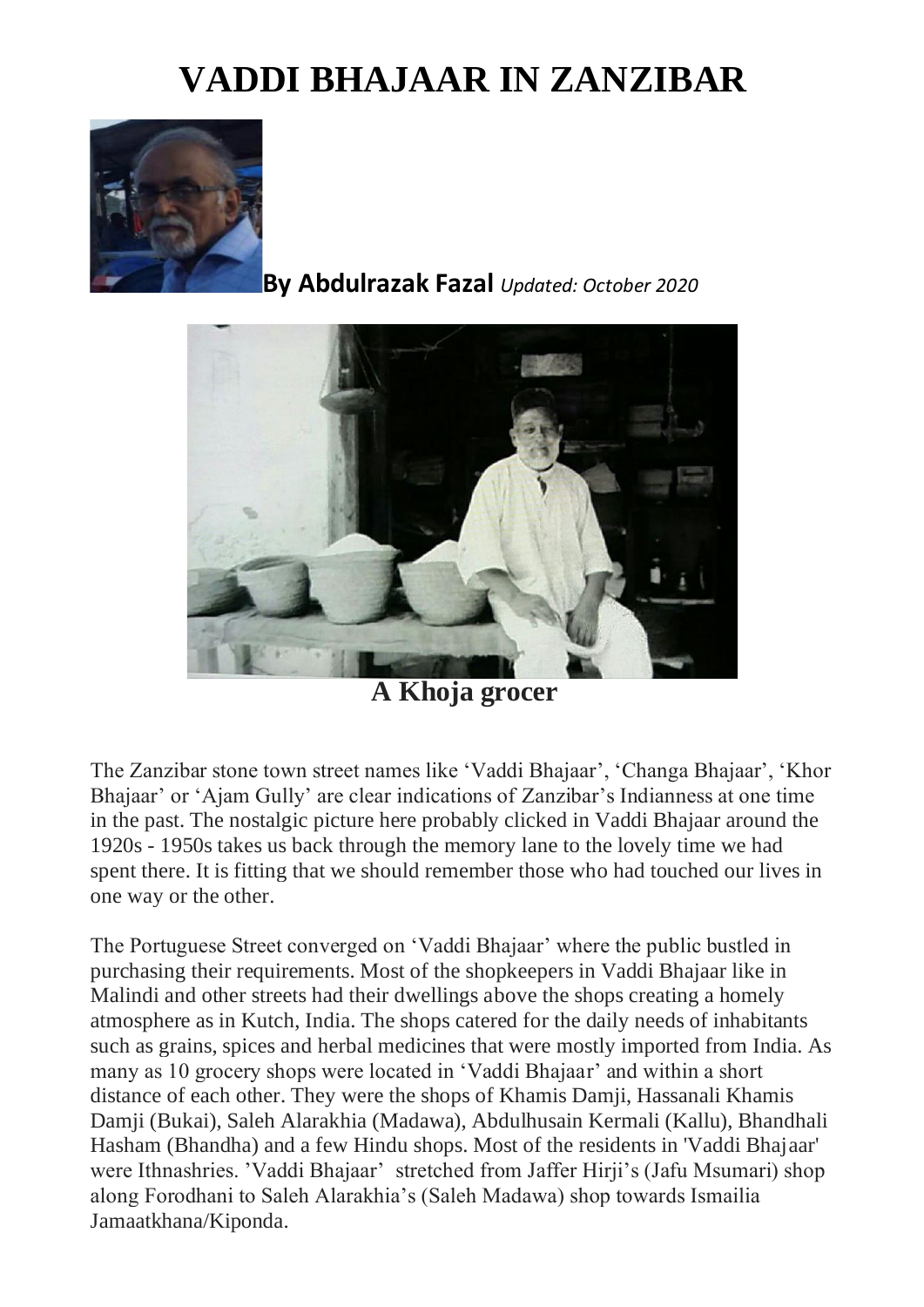The Khamis Damiis were my maternals. Their place formed the point of our frequent visits. Theirs was earlier a joint family household as most of the brothers and their families stayed together. The old man Khamis Damji, my maternal grandfather, hailed from Kutch Mandvi and had established his business in Zanzibar's 'Vaddi Bhajaar' (Hurumzi) in the early 1900s. He himself kept shifting from Zanzibar to Mandvi and vice versa entrusting his son Ramazanali with the business. Eventually his younger son Jaffer took over the business and it started to flourish.

Jafumama as known to us would sit in his office that was inside the shop where he had placed his table & chair along with his telephone and typewriter. In those days of the 40s & 50s it was rare to have a telephone in a shop or house. He was found mostly busy typing his business letters or on phone talking to the banks and his business contacts in Zanzibar as well as overseas. The eldest brother Ramazanali would be seated cross legged on the bench. He was more of a retiree devoting himself to communal affairs and humanitarian work. The spacious shop had two Washihiri (Yemeni) shop assistants, Abdulla and Salmin, to deal with the customers and wrap up the grocery. Ramazanali's son Mohamedraza occupied the middle table recording the debtors in his ledger and then cycling all the way to collect the debts. In the evening he would take us children for a drive in his pickup van to the Sateni Club or Mtoni beach or the open field behind the airport where we played tennis ball cricket. A peculiar character among the Damji household was my cousin Murtaza who was nicknamed 'Babura'. As a child with his silly antics everybody found him very amusing. Later in life poor fellow found himself all alone and eventually died in isolation. His was a sad end.

Around the Damjis was Rashid Manek's (Baapa Rashid) shop. The shop was run by his two sons. Baapa Rashid was an old man. He was short in physique with a long beard projecting a Father Christmas like figure. They had an Agency for 'chocoprince' and wafer biscuits. I was a regular to their house as my sister Zainab was married to the younger son Fida, popularly known as 'Fi'. The elder son Mohamed aka 'Kisaka' was fun and would come up with real crackers. He had a wide circle who gathered in the shop to entertain themselves with Kisaka's brand of humour over cups of 'kahawa' that the Washihiri vendors poured out to them. The uncle Bha Bachchu (Abdulhussein Rhemtulla) resided with his family in the adjacent house. His wife commonly known as 'Mami Thakro' was famous for her 'ladus' that would be distributed in the Vaddi Bhajaar 'khushali bankro' held in its gully in the earlier days. She owed her cooking talent to her father in law Rhemtulla (Remu Thakro) who was an excellent cook and had served as Gulla Dawood's assistant in the Junni mosque kitchen.

Next to the Damjis and right opposite their residence was the Khaku Rajpar house/shop. Every Wednesday night 'majlis' would be held in the shop. It was also a meeting spot for regular members who gathered daily at night and the elderly Bha Takki (Takki Ali Khaku) presided over the discussion sitting on his grand chair that was placed on the 'baraza' day and night. It is said that the chair had remained on the 'baraza' untouched for a long period of time even after the family's post Revolution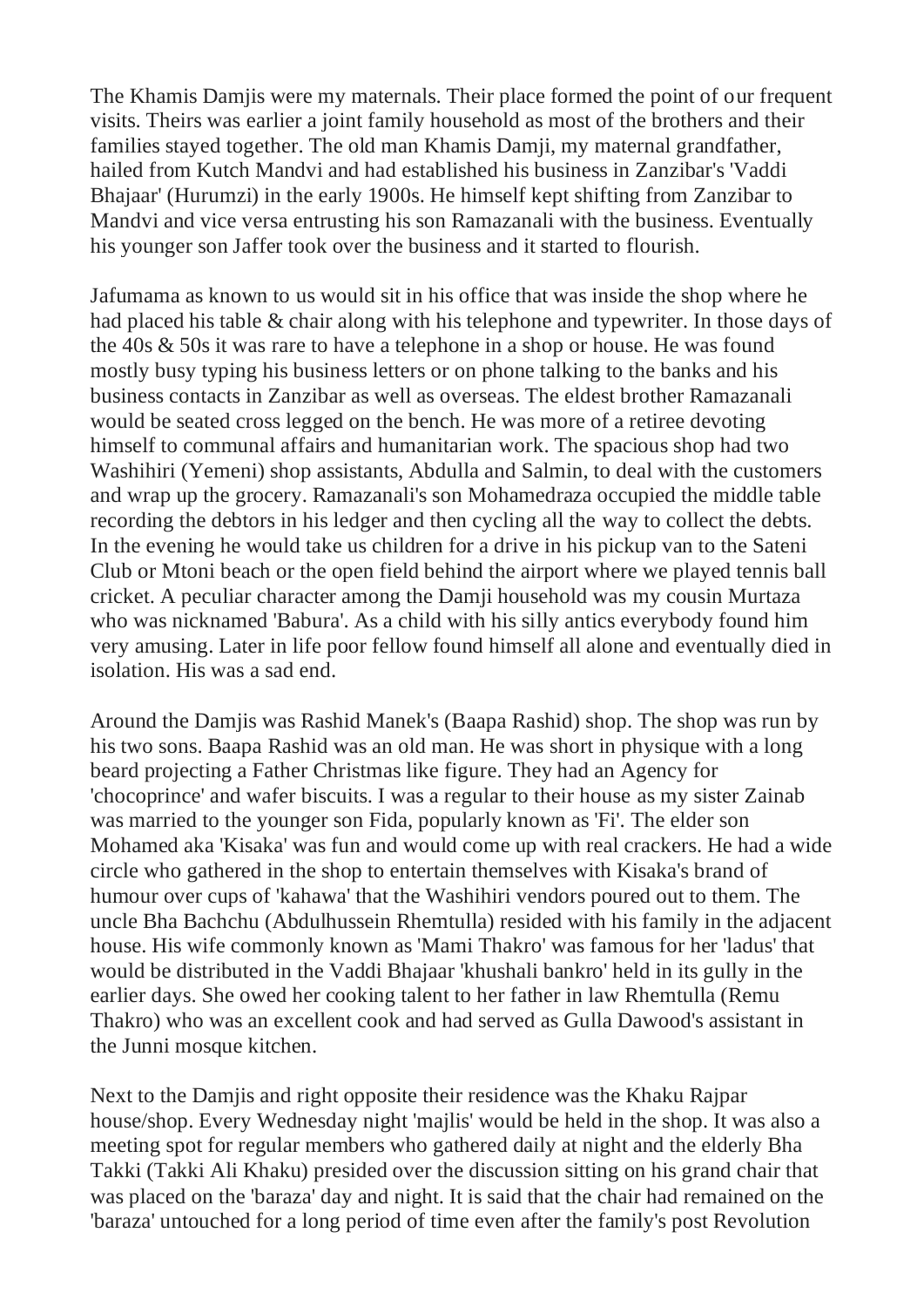departure from Zanzibar. The Ali Khakus were Agents for Cadbury chocolates and their shop carried its signboard. The sister Fatubai Ali Khaku was quite popular in the neighbourhood. She was sharp and a good seamstress. As children we dreaded her gaze and words. If children became naughty the ladies cautioned them mentioning her name. The younger brother Jaffer's daughter Zehra was a brilliant teacher who later penned quite a few articles on Zanzibar including the highly acclaimed one on 'Vaddi Bhajaar' posted on my Website Guestbook and incorporated in the 'Epilogue' of my book ['MY ZANZIBAR RECOLLECTIONS'.](http://www.dewani.ca/My%20zbar%20collections%202015.pdf)

Years later I met Bha Takki wandering around a 'souk' in Deira, Dubai. Sadly, he was a subdued Bha Taki unlike his imposing personality in the past. It reminded of the tennis ball cricket that we played in the Vaddi Bhajaar gully. Interestingly our ball at times crossed over the road to Ali Khaku shop. That would make Bha Takki fly into a rage and snatch our ball. None dared to collect the ball from him except Zafar who would make repeated pleas for the ball to be returned. The brothers Zafar and Munna Manji formed part of our gully team as they stayed around there. Their father Ibrahim Kassam Manji was a polished personality and had been even President of the Ithnashri Gymkhana. Their mother Bai Nuru hailed from the Damji family, my mother's niece. My mother often visited them taking me along with her to play with the brothers who had lovely toys. When Ibrahim had bought a new yellowish Simca car he took all of us for a long drive. On Sunday morning we at times accompanied them to Sultana Cinema (now Cine Afrique) for a morning film show and being let in free due to their association with the owner Mohamed Masi. Years later post Revolution sadly Ibrahim, Zafar, and the family along with Ibrahim's sister Bai Sakku (my Malindi neighbour) and her family were drowned in the sea in a [tragic motorboat accident.](http://www.dewani.ca/1970.htm) In all, over 10 people died in that tragedy. Munna being away to London pursuing his further studies remained the sole survivor of the family. A keen golfer he is now in London, also a Chartered Accountant owning an Auditing firm.

Our gully team also included the Yusufali Salehmohamed boys who resided at the far end of the gully near the Hindu temple. Theirs was a big family. The son Akber (Akku) was my good pal and we attended the same Secondary School going by their car driven by the jolly good old Mithu. A couple of the siblings stayed with their 'Maasa' (Hassanali Dossa) and 'Maasi' (Rukia Maasi) who lived in a Malindi alley not much of a distance from my house. Maasa liked playing carom and I often dropped in at his house to join them and play the game. Maasi was a very good friend of my mother and the two would be often seen together. I put up with the Salehmohameds in the late 60s when I visited Karachi where they had migrated after the Revolution.

Next to the Manjis was my cousin Nargisbai Dungersi's house. She was known to everybody by her maiden name [Nargis Nasserali \(Fazal\).](http://www.dewani.ca/yusuf7.htm) The husband [Yusuf](http://www.dewani.ca/yusuf7.htm)  [Dungersi](http://www.dewani.ca/yusuf7.htm) was a civil servant and very gentle. Their son [Mohamed](http://www.dewani.ca/mohamedy8.htm) was always in the best of humours irrespective of the situation. He was my brother's classmate and occasionally visited our house. His presence enlivened the mood in our house. Nargisbai, a kindly and dignified lady, was held in high esteem. She was a good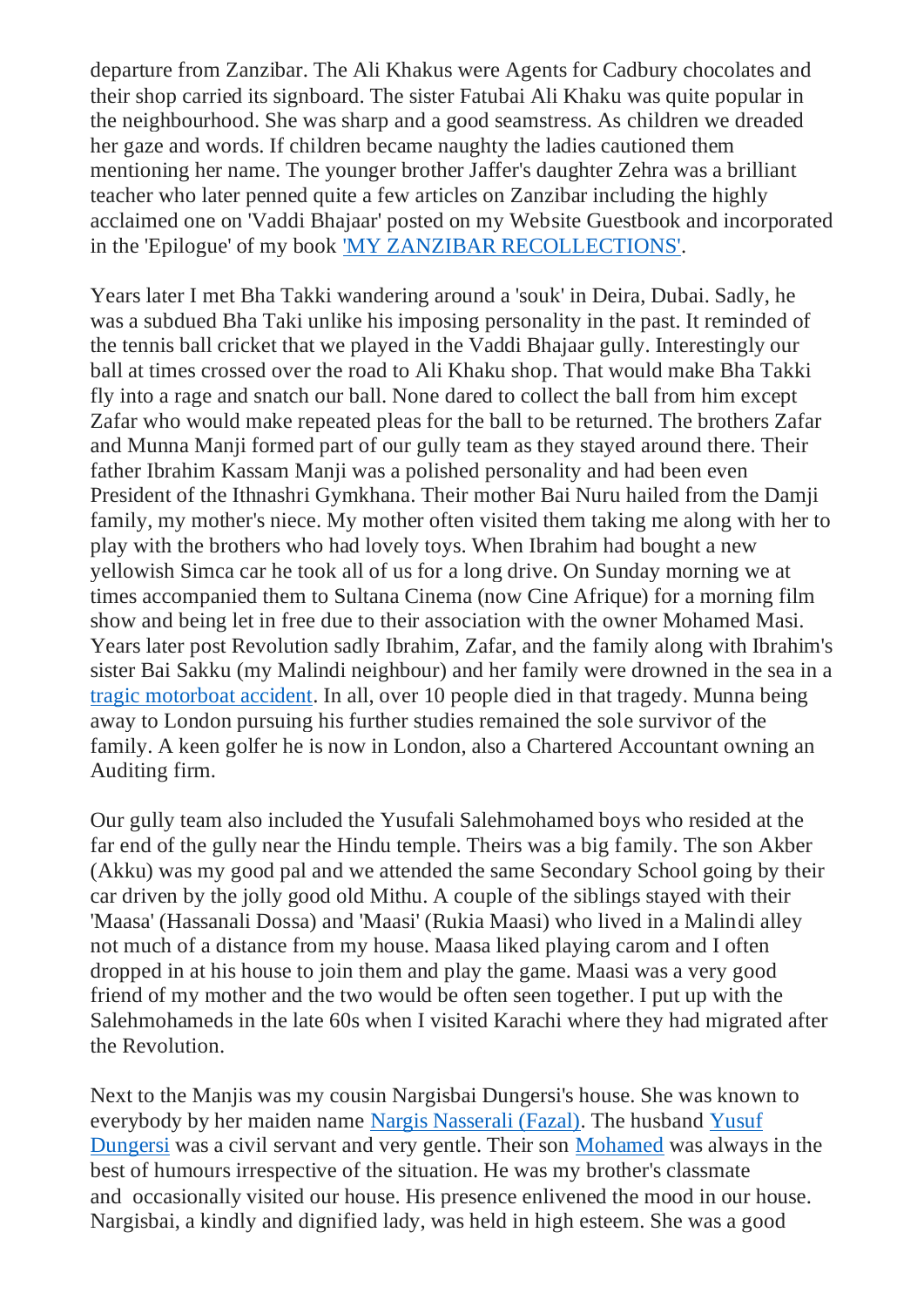reciter of 'majlis. Incidentally, Nargisbai was selected to a Committee of Jury Members at the Zanzibar High Court, the only lady of Indian descent to receive the honour of such an appointment. The high priest of Nai Misid, Sayed Aqa, when on a visit to Zanzibar in the past, put up at my grandfather [Fazal Sheriff'](http://www.dewani.ca/mohamed5.htm)s house. Later this cultural inheritance seemed to have passed on to the granddaughter Nargisbai as Sayed Aqa's grandson Sayed Raza would put up at her place where community members flocked to pay their respect to the grand priest.

Earlier opposite the Manji House stayed Hassanali Khamis Damji, another maternal uncle of mine, and whom we referred to as Haji Mama. He was also a retiree and devoted himself to communal affairs. He had several children and his grocery shop at the far end of Vaddi Bhajaar near the Saleh Allarakhia shop was run by the older sons Akku, Annu and Jusi. Haji, nicknamed Bukai, was very humorous and would be found whimpering all the time. Peculiar of him was his denture that he would remove to scare off the children to be quiet. Interestingly the Vaddi Bhajjar Hindu ladies whose children were being naughty would give mention to the 'Dental Uncle' to discipline them. Later the house where Haji resided was demolished and they had to move to another house around there. At the back of this house was a Hindu temple. From its rooftop you could see the activity inside the temple. Once during the Hindu 'navratri' festival the girls from the Damji family gathered there and climbed up the roof to view the 'gharba' being performed at the temple. All of a sudden, the roof collapsed. While most of the girls fell into the house two of them were found trapped holding themselves tightly to the roof that was hanging in the direction of the temple. Had they lost their grip they would have remained no more. Eventually they were rescued by the worshipers at the temple. Indeed, a lucky escape and a hair-raising experience.

The Hashulo couple (Hassanali Ladak and his wife Bai Rukia) lived in the corner house of Vaddi Bhajaar. Hashulo was a simple man and had obtained some knowledge in spiritual healing. In particular he was held in deep affection by ladies in the neighbourhood. They sought remedies from him for all sorts of their problems and he would visit their houses obliging them by reciting holy verses and providing holy water (kombe) and 'taweez' as offerings. His wife Bai Rukia was a funster and would raise her eyebrows in mock amazement. She, being a good friend of my mother, interestingly entered our house without a knock at the door. Her house key fitted into the keyhole of our main door. Bai Rukia was a talkative lady and with her funny gestures would relate all the Vaddi Bhajaar happenings.

At the far end corner stayed the Jaffer Hirji family. Popularly known as 'Jafu Msumari' the old man Jaffer Hirji dealt in hardware items like nails and cement. His son Akber sadly had become blind but had a sharp reproach when targeted by anybody. He would be all the time in his half khaki trousers. Daily in the evening the father and son duo holding each other's hand would walk down to the nearby 'Forodhani'. Bai Marzia Jafu, a popular girls' teacher at the Datoo Hemani School, was one of Jafu's several children. The 'Vaddi Bhajaar' ladies often gathered for an outing to Forodhani, halting at the Jafu Msumari shop to greet the sisters and indulge in social chit chat. The Vaddi Bhajaar ladies enjoyed a lot of camaraderie among